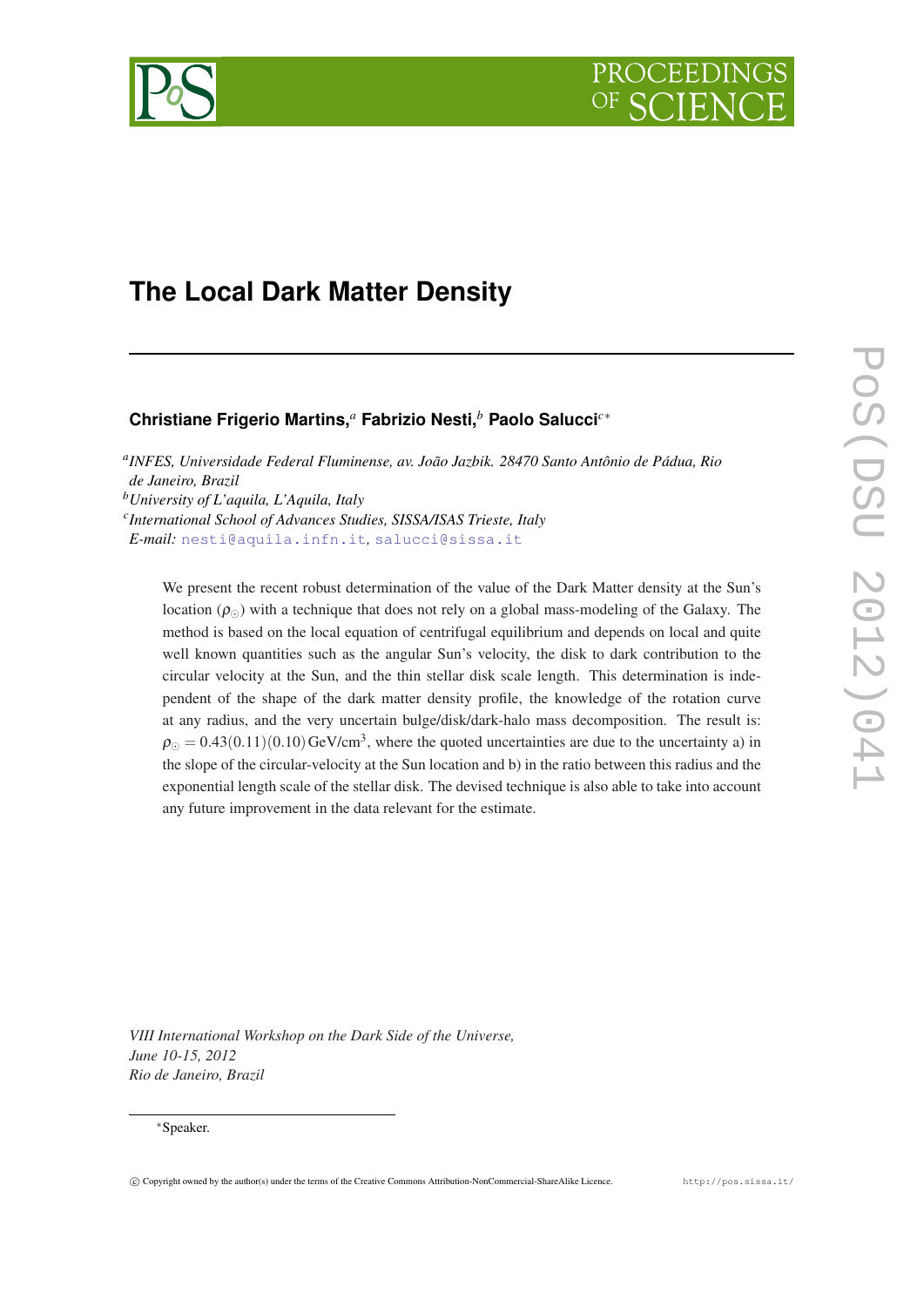### <span id="page-1-0"></span>1. Introduction

Galaxy rotation curves (e.g. Rubin et al. 1980; Bosma et al. 1981) have unveiled the presence of a dark "mass component" in spirals. They are pillars of the paradigm of massive dark halos, composed of a still undetected kind of matter surrounding the luminous part of galaxies. The kinematics of spirals shows universal systematics (Persic, Salucci 1996; Salucci et al. 2007), which seems to be at variance with the predictions emerging from simulations performed in the  $\Lambda$  cold dark matter (ΛCDM) scenario, (e.g. Navarro et al. 1996), the current cosmological paradigm of galaxy formation (e.g. Gentile et al. 2004) (However, see Macciò et al. (2012)).

Dedicated searches of DM particle candidates have intensified in recent years: direct-detection experiments look for the scattering of DM particles inside the detectors, which clearly is proportional to the DM density in the Sun's region  $\rho_{\Omega} \equiv \rho_{DM}(R_{\Omega})$ . Indirect-detection experiments searching for the secondary particles (e.g. neutrinos) produced by DM annihilation at the center of the Sun or Earth depend on the DM density inside these objects which in turn is driven, via a capture mechanism, by the same local DM density  $\rho_{\odot}$ . Thus, in both direct and indirect searches the knowledge of the the local density  $\rho_{\odot}$  is very important for a precise prediction of the searched signal or to obtain reliable bounds on the DM particle cross-section.

A value of  $\rho_{\odot} = 0.3 \text{GeV/cm}^3$  has been routinely quoted, but its origin is not clear, neither supported by data (see the introduction of Salucci et al. (2010)). An example is the work by Caldwell, Ostriker (1981) that devised what can be considered as the standard method to determine the value of  $\rho_{\odot}$  from a variety of observations. Their resulting value  $0.23^{+0.23}_{-0.12}$ GeV/cm<sup>3</sup> is however uncertain and moreover plagued by very outdated kinematics.

In general, it is quite simple to infer the distribution of dark matter in *spiral galaxies*. Spiral's kinematics, in fact, reliably traces the underlying gravitational potential (Persic, Salucci 1996; Salucci et al. 2007). Then, from co-added and/or individual RCs, we can build suitable mass models that include stellar and gaseous disks, along with a spherical bulge and a dark halo. More in detail, by carefully analyzing (high quality) circular velocity curves, with the help of relevant photometric and HI data, one can derive the halo density at different radii. The accuracy of the measurements and of the analysis is excellent and the results obtained are at the heart of the present debates on Galaxy formation (e.g. Gentile et al. 2004, 2005; DeBlok 2009; an innovative review on this issue is found at www.sissa.it/ap/dmg/dmaw\_presentation.html)

To measure  $\rho_{\odot}$ , instead, is far from simple, because the MW kinematics, unlike that of external galaxies, does not trace the gravitational potential straightforwardly. We do not directly measure the circular velocity of stars and gas but rather the terminal velocity  $V_T$  of the rotating HI disk, and this only inside the solar circle (e.g. McClure-Griffiths, Dichey 2007). This velocity is related to the circular velocity  $V(r)$ , for  $r < R_{\odot}$ , by means of  $V(r) = V_T(r) + V_{\odot} r/R_{\odot}$ , where  $R_{\odot} \simeq 8$ kpc is the distance of the Sun from the Galaxy center and  $V_{\odot}$ , the value of the circular velocity at the Sun's position. Both quantities are known within an uncertainty of 5% - 10% (e.g. McMillan, Binney 2009) which triggers a similar uncertainty in the derived amplitude and slope of the circular velocity. As a result, (see also Sofue 2009), the MW circular velocity from 2 kpc to 8 kpc is known within a not negligible uncertainty:

$$
V(r) = (215 \pm 30) \text{ km/s}
$$
 (1.1)

$$
d\log V(r)/d\log r \equiv \alpha(r) = 0.0 \pm 0.15. \tag{1.2}
$$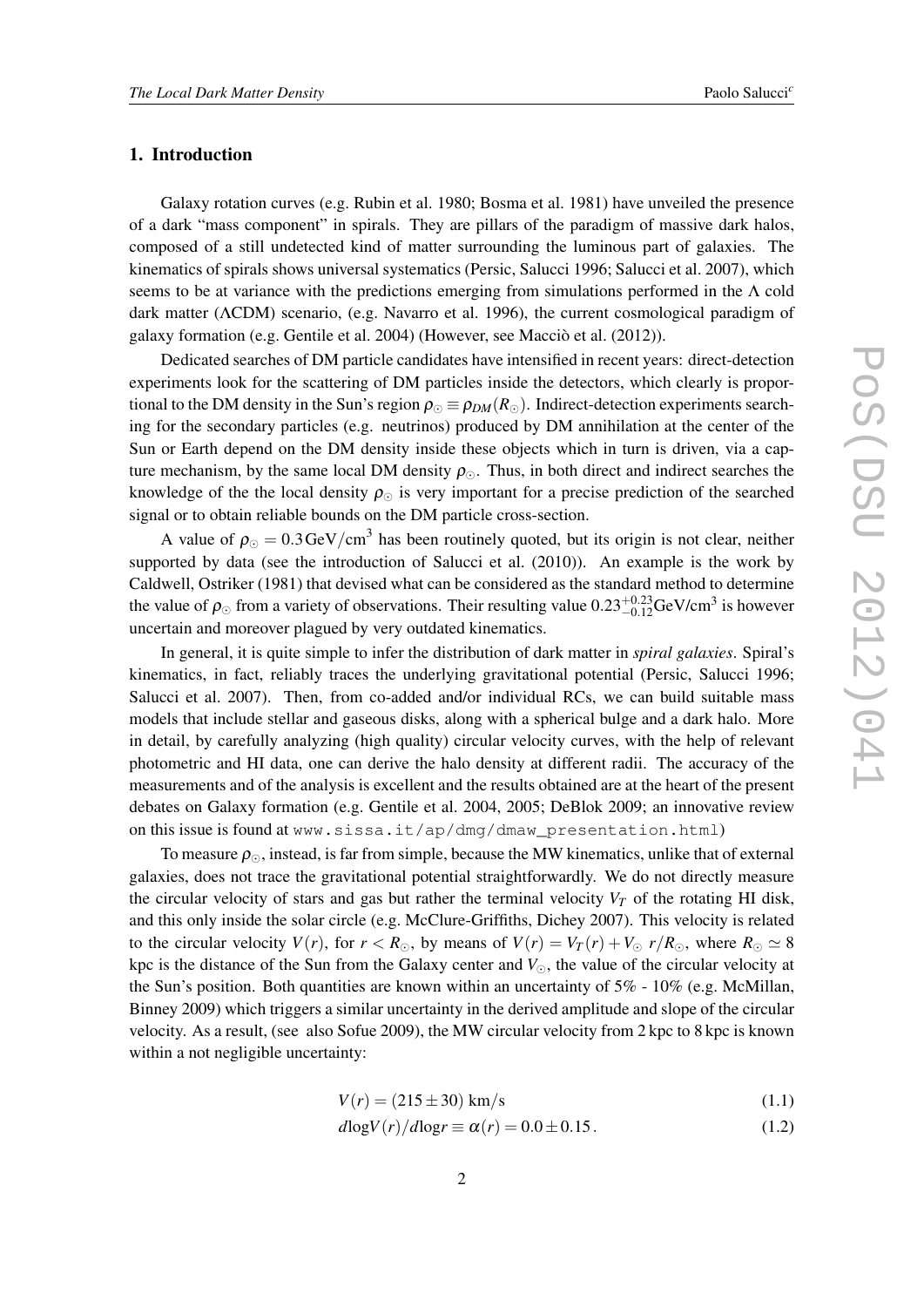The variations in equation  $(1.1)$  are due to a mix of observational errors in the kinematics, to uncertainties in the values of  $R_{\odot}$  and  $V_{\odot}$  and to actual radial variations of *V*. The first two trigger also part of the possible range of the velocity slope [\(1.2\)](#page-1-0). Data show that the radial variations of  $\alpha(r)$  are, instead, quite small:  $d\alpha(r)/dr \simeq 0 \pm 0.03/\text{kpc} \simeq 0$ ; in the disk region the MW RC can be approximated by a straight line, whose slope however is mildly uncertain.

The outer (out to 60 kpc) MW "effective" circular velocity  $V(r) = (GM(r)/r)^{1/2}$  is even more uncertain and it depends on the assumptions made on dynamical and structural properties of its estimators. It appears to decline with radius, with quite an uncertain slope  $dlogV(r)/dlogr =$  $-0.20_{-0.15}^{+0.05}$  $(R_{\odot} < r < 60 \,\text{kpc})$  (Battaglia 2005; Xue et al. 2008; Brown et al. 2009). These uncertainties, combined with the intrinsic "flatness" of the RC in the region specified above (that complicates the mass modeling even in the case of a high-quality RC (Tonini, Salucci 2004)), make it very difficult to obtain a reliable bulge/disk/halo mass model and consequently an accurate estimate of  $\rho_{\odot}$ .

A different approach was devised by Salucci et al. (2010); the idea is to resort to the equation of centrifugal equilibrium (see Fall Efstathiou 1980 for details) and to use recent results found in external galaxies (Salucci et al. 2007). Let us start with

$$
V^2/r = a_H + a_D + a_B, \t\t(1.3)
$$

where  $a_H$ ,  $a_D$ , and  $a_B$  are the radial accelerations generated by the halo, stellar disk, and bulge. Taking first the (quite good) approximation of spherical DM halo, we have  $a_H \propto r^{-2} \int_0^r \rho_H(r) r^2 dr$ . A similar relation holds for the bulge. Therefore, by differentiating equation (1.3), we obtain the DM density at any radius in terms of the local angular velocity  $\omega(r) = V/r$ , the RC slope  $\alpha(r)$ , the disk-to-dynamical mass ratio  $\beta(r)$  (see later), and the bulge density  $\rho_B(r)$ :

$$
\rho_H(r) = \omega(r)^2 [F_{tot}(\alpha(r)) - F_D(\beta(r))] - \rho_B(r). \tag{1.4}
$$

with *Ftot* and *F<sup>D</sup>* known functions.

In external spirals, equation (1.4) is not useful for determining the DM density at different radius because 1) it collapses for  $r < R_D$  where  $F_{tot} \simeq F_D$  and where the bulge density is dominating,  $\rho_B \gg \rho_H$ , and 2) the radial variations of  $\alpha(r)$  have non-negligible observational uncertainties; 3) the quantity  $\omega$  is known with far less accuracy than *V*, the main kinematical observational quantity.

Instead, when estimating  $\rho_{\odot}$ , i.e. the density of the MW DM halo at a *specific* radius (the Sun position), the above drawbacks disappear, infact: 1) we have that  $F_{tot}(R_{\odot}) \gg F_D(R_{\odot})$  because  $R_{\odot} > 3R_D$ , so equation (1.4) does not collapse and, as a bonus, the most uncertain term of its r.h.s. turns out to be very small 2)  $\omega_{\odot}$  is very precisely measured; and 3) at the Sun's position the bulge density  $\rho_B(R_{\odot})$  is totally negligible,  $\langle \rho_H/50 \rangle$  (e.g. Sofue et al. 2009).

The method is clearly simpler for a spherically symmetric DM halo, and if we assume an infinitesimally thin disk for the distribution of stars in the Galaxy. Nevertheless, in Salucci et al. (2010) the effects of a possible halo oblateness and disk thickness were dealt with.

Our claim (Salucci et al. 2010) is that by means of this method we to obtain an independent and reliable determination of the local DM halo density and of its intrinsic uncertainty.

### 2. A new local method for determining  $\rho_{\odot}$

We model the Galaxy as composed by a stellar exponential thin disk plus an unspecified spherical DM halo with density profile  $\rho_H(r)$ . For the present work we can neglect the thick stellar and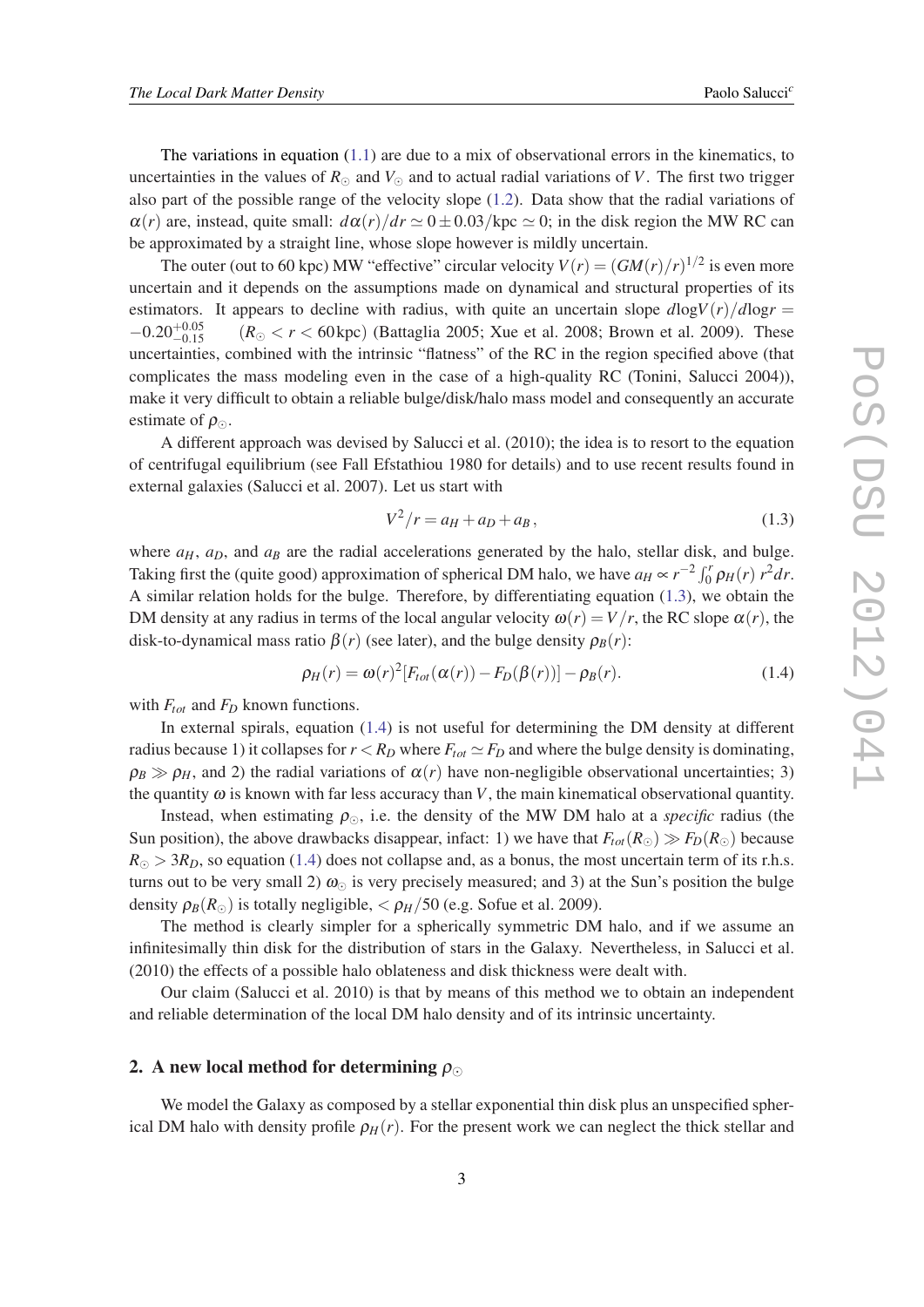<span id="page-3-0"></span>the HI disk because their surface density, between 2 kpc and  $R_{\odot}$ , are 100 to 5 times smaller than the stellar surface density (Nakanishi, Sofue 2003). Similarly, we neglect the stellar bulge because, as mentioned above, its spatial density at  $R_{\odot}$  is virtually zero (e.g. Sofue et al. 2009). It is worth noticing that the standard method of galaxy modeling and its variants cannot take these very simplifying assumptions because the global modeling involves all these mass components in a crucial way.

Let us rewrite the equation of centrifugal equilibrium by subtracting the disk component from the total acceleration. From its radial derivative we then find

$$
\rho_H(r) = \frac{X_q}{4\pi G r^2} \frac{d}{dr} \left[ r^2 \left( \frac{V^2(r)}{r} - a_\text{D}(r) \right) \right],\tag{2.1}
$$

where  $X_q$  is a factor correcting the spherical Gauss law used above in case of oblateness  $q$  of the DM halo (Salucci et al. 2010). The  $X_q$  correction is very small:  $X_q \simeq 1.00-1.05$ .

The disk component can be reliably modeled as a Freeman stellar exponential thin disk of length scale  $R_D = (2.5 \pm 0.2)$  kpc (Picaud, Robin 2004; M. Jurić et al. 2008; Robin et al. 2008; Reylé 2009). The stellar surface density is then:  $\Sigma(r) = (M_{D}/2\pi R_{D}^{2})e^{-r/R_{D}}$ . Also, the disk can be considered infinitesimally thin. In fact, its thickness  $z_0$  is small,  $z_0 \sim 250$  pc (M. Juric et al. 2008) and moreover  $z_0 \ll R_D < R_{\odot}$ . We can thus write  $a_D(r) = \frac{GM_D r}{R_D^3} (I_0 K_0 - I_1 K_1) X_{z_0}$ , where  $I_n$  and  $K_n$ are the modified Bessel functions computed at  $r/2R_D$ , and  $X_{z_0} \simeq 0.95$  accounts for the nonzero disk thickness.

Since only the first derivative of the circular velocity  $V(r)$  enters in (2.1) and in any case this function in the solar neighborhood is almost linear, we can write

$$
V(r) = V_{\odot} [1 + \alpha_{\odot} (r - R_{\odot}) / R_{\odot}], \qquad (2.2)
$$

where  $\alpha_{\odot} = \alpha(R_{\odot})$  is the velocity slope at the Sun's radius. Then equation (2.1) becomes

$$
\rho_H(r) = \frac{X_q}{4\pi G} \left[ \frac{V^2(r)}{r^2} (1 + 2\alpha_\odot) - \frac{GM_\text{D}}{R_\text{D}^3} H(r/R_\text{D}) X_{z_0} \right],\tag{2.3}
$$

 $\text{with } 2H(r/R_{\text{D}}) = (3I_0K_0 - I_1K_1) + (r/R_{\text{D}})(I_1K_0 - I_0K_1)$ . Equation (2.3) holds at any radius outside the bulge region and measures  $\rho_H(R_{\odot}) \equiv \rho_{\odot}$  by subtracting the density of the stellar component from the one of the whole gravitating matter.

The disk mass can be parametrized (Persic, Salucci 1990) by  $M_D = \beta 1.1 G^{-1} V_{\odot}^2 R_{\odot}$ , with  $\beta = V_D^2/V^2|_{R_{\odot}}$ , i.e. the fraction of the disc contribution to the circular velocity at the Sun. Finally, by exploiting the fact that the quantity  $V/R_{R_{\odot}} \equiv \omega = (30.3 \pm 0.3) \text{ km/s/kpc}$  is measured with very high accuracy and much better than  $V_{\odot}$  and  $R_{\odot}$  separately (McMillan, Binney 2009; Reid 2009), we obtain

$$
\rho_{\odot} = 1.2 \times 10^{-27} \frac{\text{g}}{\text{cm}^3} \left( \frac{\omega}{\text{km/s kpc}} \right)^2 X_q \left[ (1 + 2\alpha_{\odot}) - 1.1 \beta f(r_{\odot D}) X_{z_0} \right],\tag{2.4}
$$

where  $r_{\odot D} \equiv R_{\odot}/R_{\rm D}$  and  $f(r_{\odot D}) = r_{\odot D}^3 H(r_{\odot D})$ .

Let us to focus on the advantages of this technique : a) it does not require assuming a particular DM halo density profile or the dynamical status of some distant tracers of the gravitational field; b) it is independent of the poorly known values of  $V_{\odot}$  and of the RC slope at different radii  $\alpha(r)$ ; c) it does not depend on the structural properties of the bulge, which in the mass modeling, leads to a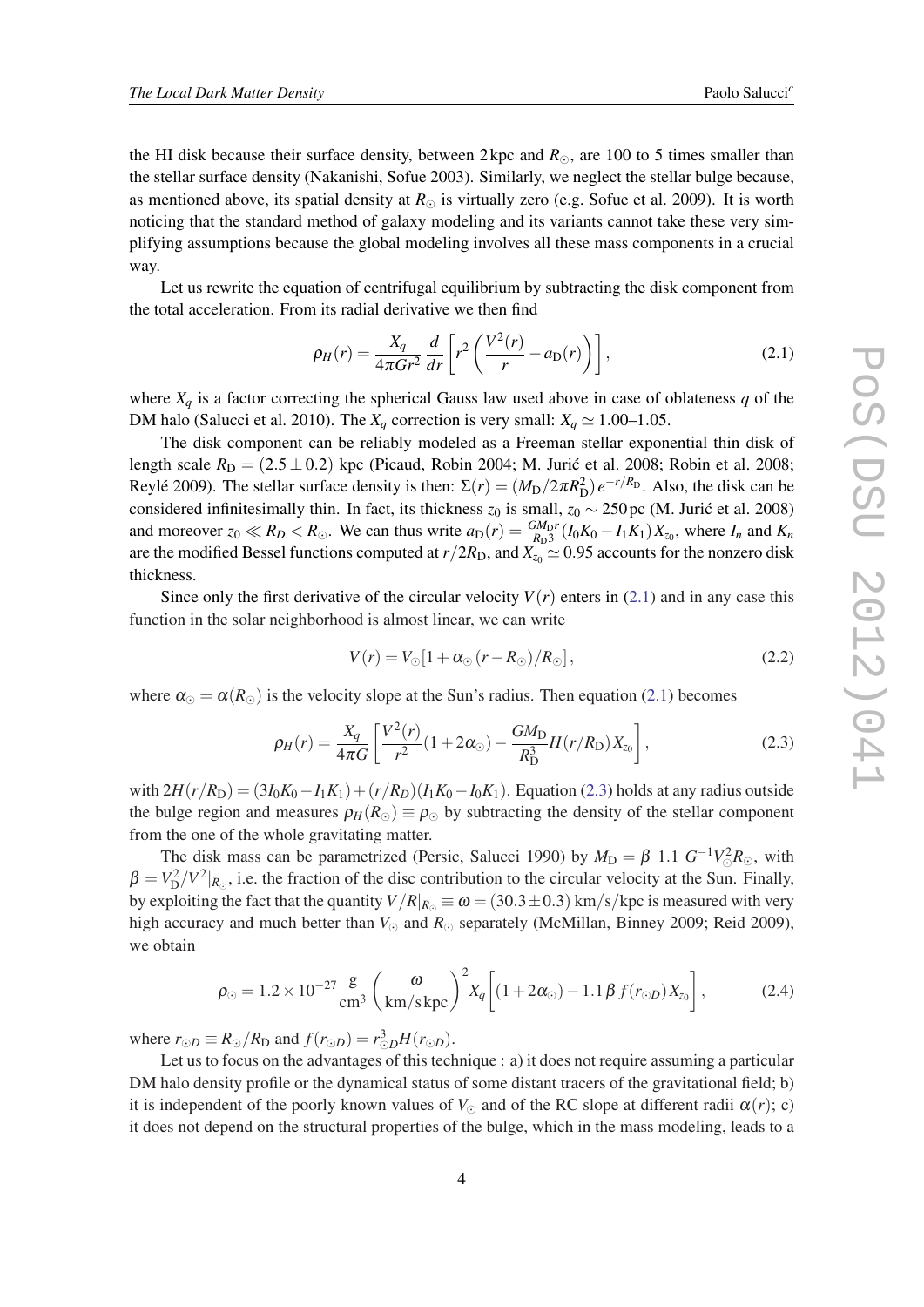<span id="page-4-0"></span>degeneracy with the values of the mass of stellar disk and of the DM halo. d) it only mildly depends on the ratio  $r_{\odot D}$ , as well as, on the disk mass parameter  $\beta$ . Let us also note that the determination depends on the RC slope at the Sun  $\alpha_{\odot}$ , but in a well specified way.

To proceed further we discuss the uncertainties on the parameters appearing in equation ([2.4\)](#page-3-0). Our determination depends on the ratio  $r_{\odot D} \equiv R_{\odot}/R_{\rm D}$ . For this we adopt the reference value and uncertainty  $r_{\odot D} = 3.4 \pm 0.5$ , as suggested by the values of  $R_D$  discussed above and by the average of values of  $R_{\odot}$  obtained recently:  $R_{\odot} = 8.2 \pm 0.5$  kpc (Ghez et al. (2008); Gillessen et al. (2008); Bovy et al. (2009)). This leads to  $f(r_{\odot D}) \simeq 0.42 \pm 0.20$ , whose uncertainty propagates only mildly into the determination of  $\rho_{\odot}$ , because the second term of the r.h.s. of equation [\(2.4](#page-3-0)) is only one third of the first.

Present data constrain the slope of the circular velocity at the Sun to a central value of  $\alpha_{\odot} = 0$ and within a fairly narrow range  $-0.075 \le \alpha_{\odot} \le 0.075$ . The uncertainty of  $\alpha_{\odot}$  is the main source of the uncertainty of the present determination of  $\rho_{\odot}$ , see for instance (Olling, Merrifield 2001).

In equation [\(2.4](#page-3-0)),  $\beta$  is the only quantity that is not observed and therefore intrinsically uncertain. We can, however, constrain it by computing the maximum value  $\beta^M$  for which the disk contribution at 2.2*R<sup>D</sup>* (where it has its maximum) totally accounts for the circular velocity. With no assumption on the halo density profile one gets  $\beta^M = 0.85$ , independently of  $V_{\odot}$  and  $R_{\odot}$  (Persic, Salucci 1990). However, this is really an absolute maximal value and it corresponds, out to  $R_{\odot}$ , to a solid body halo profile:  $V_h \propto R^{\alpha_h}$  with  $\alpha_h = 1$ . Instead, mass modeling performed so far for the MW and for external galaxies tend to find a lower value:  $\alpha_h(3R_D) \leq 0.8$ , which yields  $β<sup>M</sup> = 0.77$ . We can also set a lower limit for the disk mass, i.e.  $β<sup>m</sup>$ : first, the microlensing optical depth to Baade's Window constrains the baryonic matter within the solar circle to be greater than  $3.9 10^{10} M_{\odot}$  (McMillan, Binney 2009). Second, the MW disk B-band luminosity  $L_B = 2 \times 10^{10} L_{\odot}$  and the very reasonable value  $M_D/L_B = 2$  again imply  $M_D \simeq 4 \cdot 10^{10} M_{\odot}$ . All this leads to  $\beta^m = \beta^M/1.3 \simeq 0.65$ . We thus take  $\beta = 0.72^{+0.05}_{-0.07}$  as reference range.

Using the reference values and expanding around their central values, we find

$$
\rho_{\odot} = 0.43 \frac{\text{GeV}}{\text{cm}^3} \left[ 1 + 2.9 \alpha_{\odot} - 0.64 \left( \beta - 0.72 \right) + 0.45 \left( r_{\odot} - 3.4 \right) \right.- 0.1 \left( \frac{z_0}{\text{kpc}} - 0.25 \right) + 0.10 \left( q - 0.95 \right) + 0.07 \left( \frac{\omega}{\text{km/skpc}} - 30.3 \right) \right]. (2.5)
$$

This equation estimates the DM density at the Sun's location in an analytic way, in terms of the involved observational quantities at their present status of knowledge. The equation is written in a form such that, for the present reference values of these quantities, the term in the square brackets on the r.h.s equals 1, and the central result is  $\rho_{\odot} = 0.43 \,\text{GeV/cm}^3$ . As such, the determination is ready to account for future improved measurements by simply inserting them in the r.h.s. of (2.5).

The next step is to estimate the uncertainty in the present determination of  $\rho_{\odot}$ . From equation (2.5) and the allowed range of values discussed above, we realize that the main sources of uncertainty are  $\alpha_{\odot}$ ,  $\beta$  and  $r_{\odot}$ . The other parameters give at most variations of 2-3%, and can be neglected in the following.

Then, first, it is illustrative to consider  $\alpha_{\odot}$ ,  $\beta$  and  $r_{\odot}$  as independent quantities. We thus have:

$$
\rho_{\odot} = \left(0.43 \pm 0.094_{(\alpha_{\odot})} \mp 0.016_{(\beta)} \pm 0.096_{(r_{\odot}D)}\right) \frac{\text{GeV}}{\text{cm}^3},\tag{2.6}
$$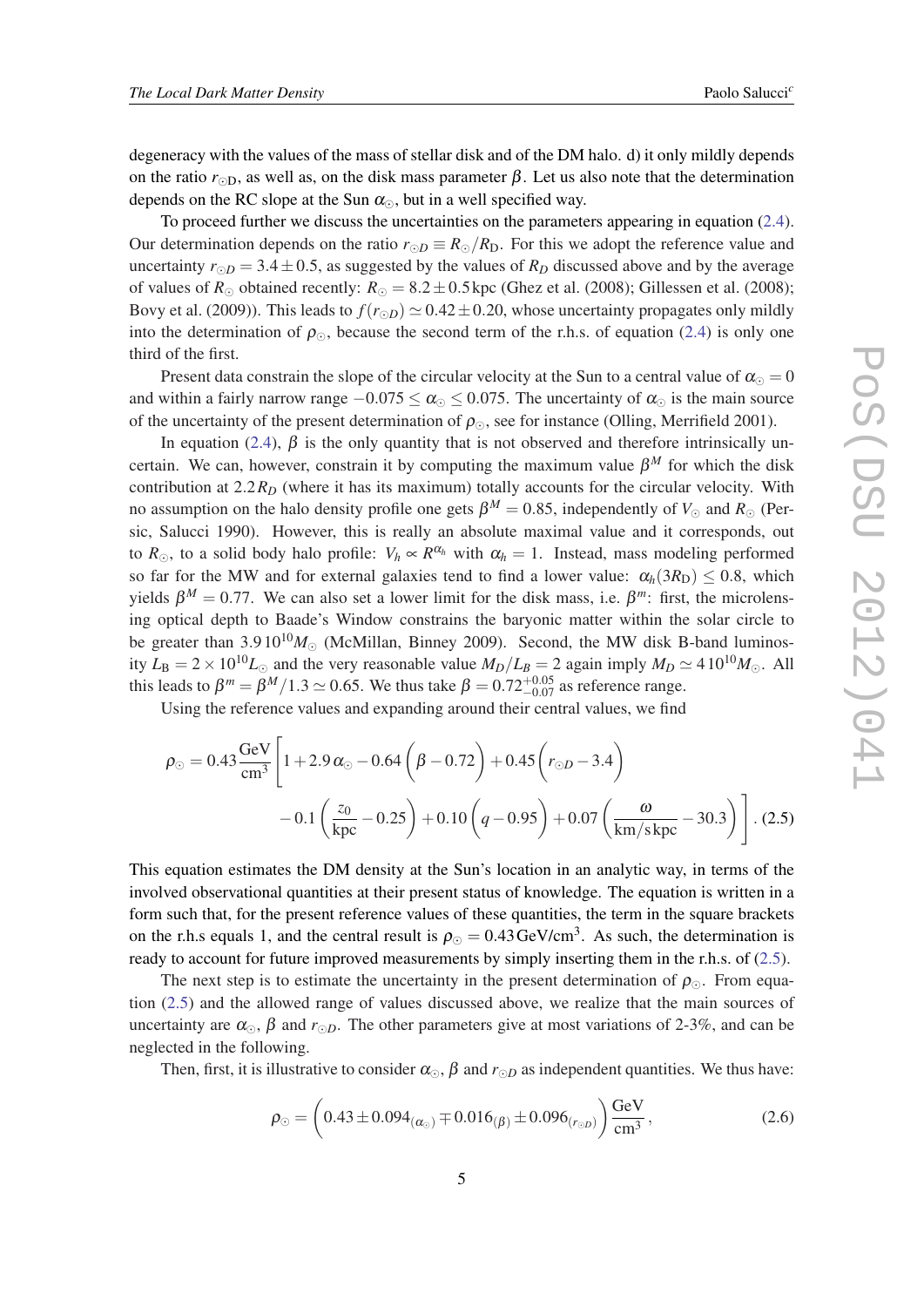where  $A_{(x)}$  means that  $A$  is the total effect due to the possible span of the quantity  $x$ .

At this point, we can go one step further, and assume that the MW is a typical spiral, and using recent results for the distribution of matter in external galaxies, namely that DM halos around spirals are self similar (Salucci et al. 2007) so that the fractional amount of stellar matter β *directly* dictates the value of rotation curve slope  $\alpha_{\odot}$  (Persic, Salucci 1990):

$$
\beta = 0.72 - 0.95 \,\alpha_{\odot} \,. \tag{2.7}
$$

Using this relation in equation ([2.5](#page-4-0)) we find (neglecting the irrelevant *q* and  $z_0$  terms)

$$
\rho_{\odot} = 0.43 \frac{\text{GeV}}{\text{cm}^3} \left[ 1 + 3.5 \alpha_{\odot} + 0.45 \left( r_{\odot D} - 3.4 \right) + 0.07 \left( \frac{\omega}{\text{km/s kpc}} - 30.3 \right) \right].
$$
 (2.8)

From the current known uncertainties, with the estimated range of  $\alpha_{\odot}$ , we finally arrive to

$$
\rho_{\odot} = \left(0.430 \pm 0.113_{(\alpha_{\odot})} \pm 0.096_{(r_{\odot}D)}\right) \frac{\text{GeV}}{\text{cm}^3} \,. \tag{2.9}
$$

Its uncertainty mainly reflects our poor knowledge of the velocity slope  $\alpha_{\Omega}$  and the uncertainty in the galactocentric Sun distance.

#### 3. Discussion and conclusion

We have described here a local determination of  $\rho_{\odot}$ , which relies directly on the equation of centrifugal equilibrium, by estimating the difference between the 'total' needed density and that of the stellar component.

The method leads to a very reliable kinematical local determination of  $\rho_{\odot}$ , avoiding modeldependent and dubious tasks, mandatory with the standard method, i.e., a) to assume a particular DM density profile and a specific dynamical status for the tracers of the gravitational potential, b) to deal with the non-negligible uncertainties of the global MW kinematics, c) to uniquely disentangle the flattish RC into the different bulge/disk/halo components.

This estimate of  $\rho_{\odot}$  also shows that any kinematical determination using the Galactic rotation ultimately depends at least on three local quantities, the slope of the circular velocity at the Sun, the fraction of its amplitude due to the DM, and the ratio between the Sun galactocentric distance and the disk scale-length, whose uncertainty unavoidably propagates in the result. Two of these three quantities can be related by noting that the MW is a typical Spiral and using the relations available for these kind of galaxies (Salucci et al. 2007), so that the final uncertainty can be slightly reduced.

The resulting local DM density that we find is  $\rho_{\odot} = (0.43 \pm 0.11_{(\alpha_{\odot})} \pm 0.10_{(r_{\odot}D)}) \text{GeV/cm}^3$ . We remark that it is free from theoretical assumptions and can be easily updated by means of equation [\(2.5\)](#page-4-0) as the relevant observational quantities will become better known.

Let us comment on other determinations in the literature. By applying a global modeling method with a refined statistical analysis to a large set of observational data, Catena, Ullio (2009) claimed a very precise measure,  $\rho_{\odot} = (0.389 \pm 0.025) \text{GeV/cm}^3$ , in agreement with our results but at variance with our estimated uncertainty (see Salucci et al. (2010) and also Weber, de Boer (2009)).

Finally, it is worth discussing the claim by Bidin et al. (2012). They, by means of the complex and not unambiguously accepted technique of exploiting the vertical velocity dispersion of old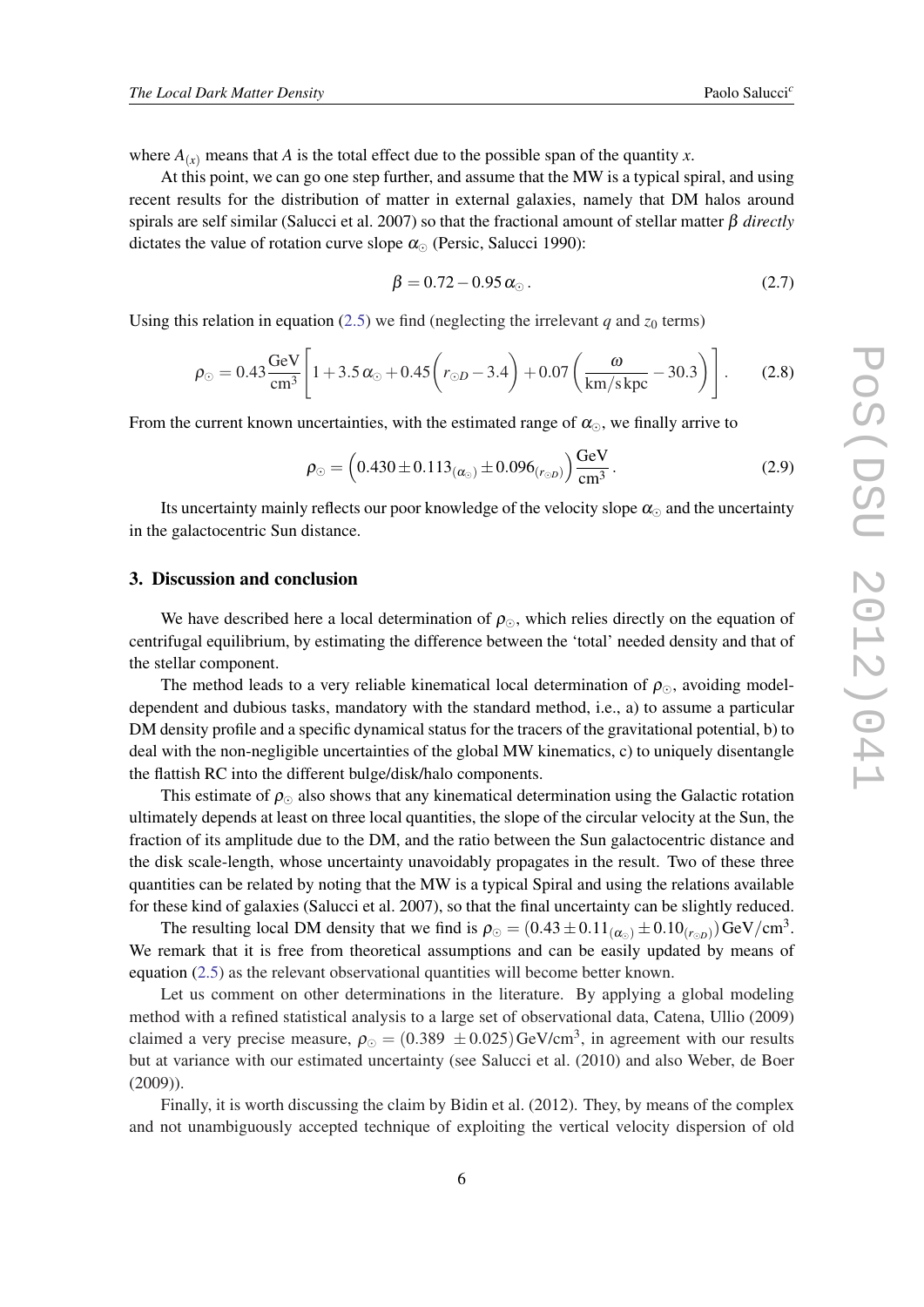tracer stars of the thick disk at the solar neighborhood, claimed the absence of any DM at the solar position, in disagreement with our (and others) result. However, as pointed out by Bovy and Tremaine (2012) their result is plagued by arbitrary assumptions: different *z* dependence of the tracers circular velocity and/or different kinematical status and spatial distribution can trigger a large number of different possible mass models, some of them clear of DM, others with proportions larger than those we estimate in (Salucci et al. 2010). As a result, the Bidin et al. (2012) method needs a series of independent checks and increased precision/statistics before being able to deliver a robust determination of  $\rho_{\odot}$ .

In conclusion, we believe that our technique provides the most trustable estimate of the local dark matter density and of its uncertainties.

### References

- Battaglia, G., *et al.*, *MNRAS* 364 (2005) 433.
- Bosma, A., *ApJ* 86 (1981) 1825.
- Bovy, J., Hogg, D.W. and Rix, H.W., *ApJ* 704 (2009) 1704 [arXiv:0907.5423 [astro-ph.GA]].
- Bovy, J. and Tremaine, S., Astrophys. J. 756 (2012) 89 [arXiv:1205.4033 [astro-ph.GA]].
- Brown, W.R., Geller, M.J., Kenyon, S.J. and Diaferio, A., arXiv:0910.2242.
- Caldwell, J.A.R. and Ostriker, J.P., *ApJ* 251 (1981) 61.
- Catena, R. and Ullio, P., *JCAP* 1008 (2010) 004 [arXiv:0907.0018 [astro-ph.CO]].
- de Blok, W.J.G., arXiv:0910.3538.
- Fall, S.M. and Efstathiou, G., *MNRAS* 193 (1980) 189.
- Gentile, G., Burkert, A. , Salucci, P., Klein, U. and Walter, F., *ApJ* 634 (2005) L145.
- Gentile, G., Salucci, P., Klein, U., Vergani, D. and Kalberla, P., *MNRAS*351 (2004) 903.
- Ghez, A.M. *et al.*, *ApJ* 689 (2008) 1044 [arXiv:0808.2870 [astro-ph]].
- Gillessen, S., Eisenhauer, F., Trippe, S., Alexander, T., Genzel, R., Martins, F. and Ott, T., *ApJ* 692 (2009) 1075 [arXiv:0810.4674 [astro-ph]].
- Jurić, M., *et al.*, [SDSS Collaboration], *ApJ* **673** (2008) 864, [arXiv:astro-ph/0510520].
- Macciò, A. V., Stinson, G., Brook, C. B., et al., *ApJ Letters*, L9 (2012) 744 [arXiv:1111.5620 [astro-ph.CO]].
- McClure-Griffiths, N.M., and Dickey, J.M., *ApJ* 671 (2007) 427.
- McMillan, P.J. and Binney, J.J., arXiv:0907.4685 [astro-ph.GA].
- Moni Bidin, C., Carraro, G., Mendez, R.A. and Smith, R., Astrophys. J. 751 (2012) 30 [arXiv:1204.3924 [astro-ph.GA]].